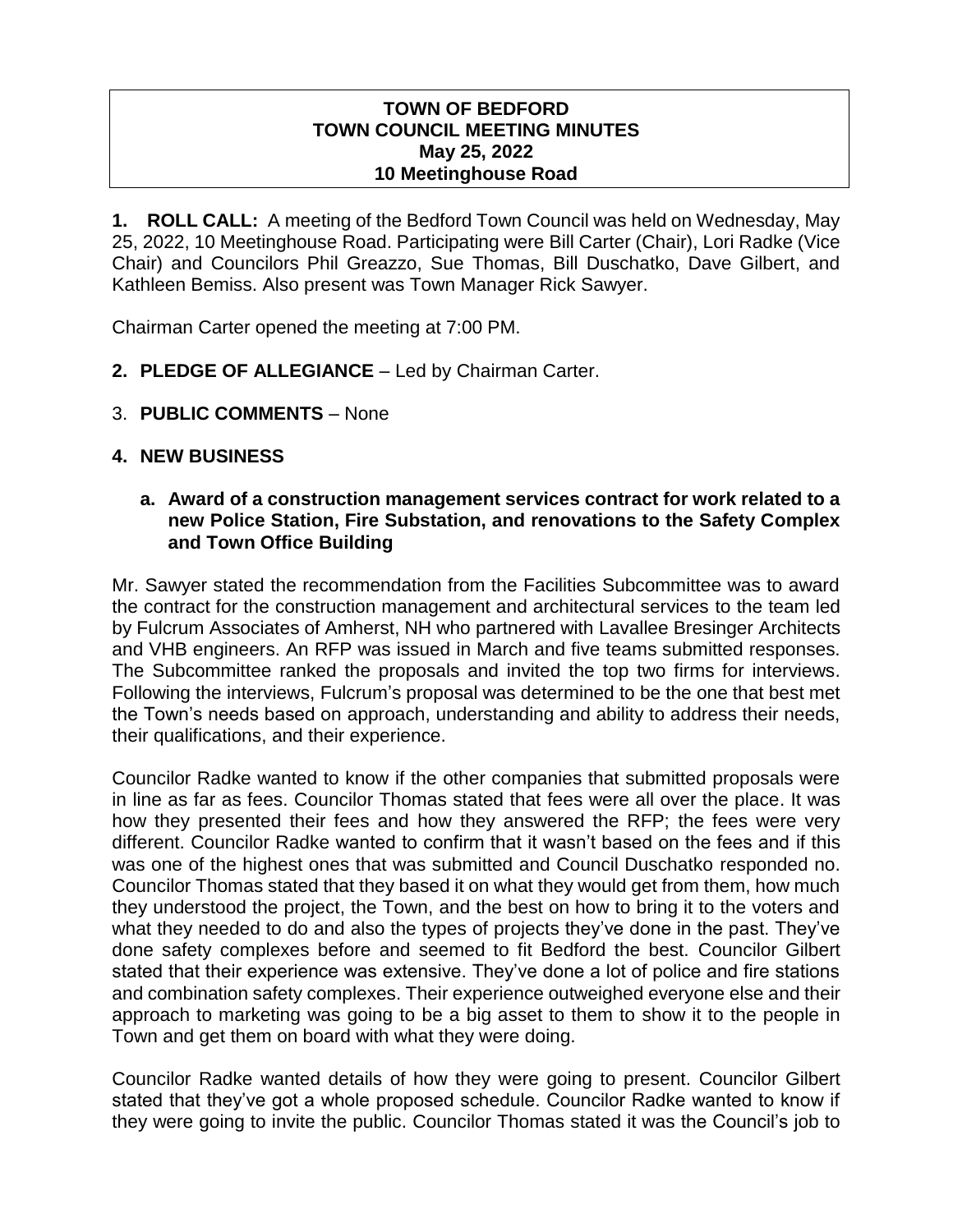sell the project. Fulcrum and the team would be there to support the Council. They would be at any meetings the Council has. They want a communications committee that they would work with to get the word out with good data behind it. She felt Fulcrum had a much better plan for communications and a couple of them live in Bedford and understand what a Bedford voter wants to see when they were going to the polls to vote for something of this magnitude. Councilor Radke wanted to know if it was the same company that did the high school. Councilor Thomas responded no, but the architect was the same.

Councilor Bemiss wanted to know about rolling it out to the community. She had been hearing more often that people were not informed. There was no one central source to look for information and they get it after the fact or when they've already made decisions. She wanted to know how they were going to let them know that this is what their process is and where they were headed. Councilor Thomas stated that they were going to have to let them know, because this would be a bond and they need a lot of people to come out and vote for it. They have one person on their team that is going to be dedicated to communications. They pledged they would have 8-10 people from every aspect, all three companies, different key people, and they were going to be putting a lot of work into the pre-construction. She believed that communication was key to all of it. She didn't believe that a majority of the people in Town knew they were even doing this. They mentioned having a communications committee, which might include a couple of Councilors, but would be community members. The key was getting community members involved to spread the word; posting on Facebook, flyers, BCTV, however they can get the word out.

Councilor Radke wanted to know, if approved, if this company were the ones that would go ahead and get all of the construction costs and would actually do the construction from A-Z. The Town wouldn't have to go out to bid anymore for any of it. This company would do the whole kit and caboodle and Councilor Gilbert responded right. Councilor Thomas stated that they will see when the motion was made what the different fees were. It's not just this pre-consultation; they want the whole thing and they said they would award the whole thing. If they were going to price it and design it, they don't want to have to go back to the drawing board and say this is what we have, somebody else will build it. Councilor Radke wanted to know without getting quotes, if they were comfortable that they would give the Council a fair price. Councilor Thomas stated that if it's not a fair price; there would be negotiation. She thought three or four of the people sitting in that room were Bedford residents. They were not going to mess with their neighbors. They weren't going to ruin their reputation. She also believed that it took a lot of work on behalf of the Council to make sure that it stays in line. She thought they could trust all five companies. She didn't think there was any one of them that they wouldn't ask that question and didn't think they would put anyone in front that they would say they don't have a good reputation. They were going to have to figure out what number the Town was going to have. Councilor Radke stated that they don't have a number yet and Councilor Thomas responded no. Councilor Radke stated that she was asking these questions, because that's what people would ask. All of this was going to come up and they need to be able to answer them. Chairman Carter stated that they know who to call when they need those answers. They need a subcommittee. Councilor Radke thought they all needed to know that. This information now needs to be all of them. Councilor Thomas stated that the subcommittee met, because the full Council couldn't meet, but this is all seven of them; they all own it. Councilor Radke stated that she wasn't sure they were all on board. Councilor Gilbert wanted to know what she meant by not on board. They were on board that they were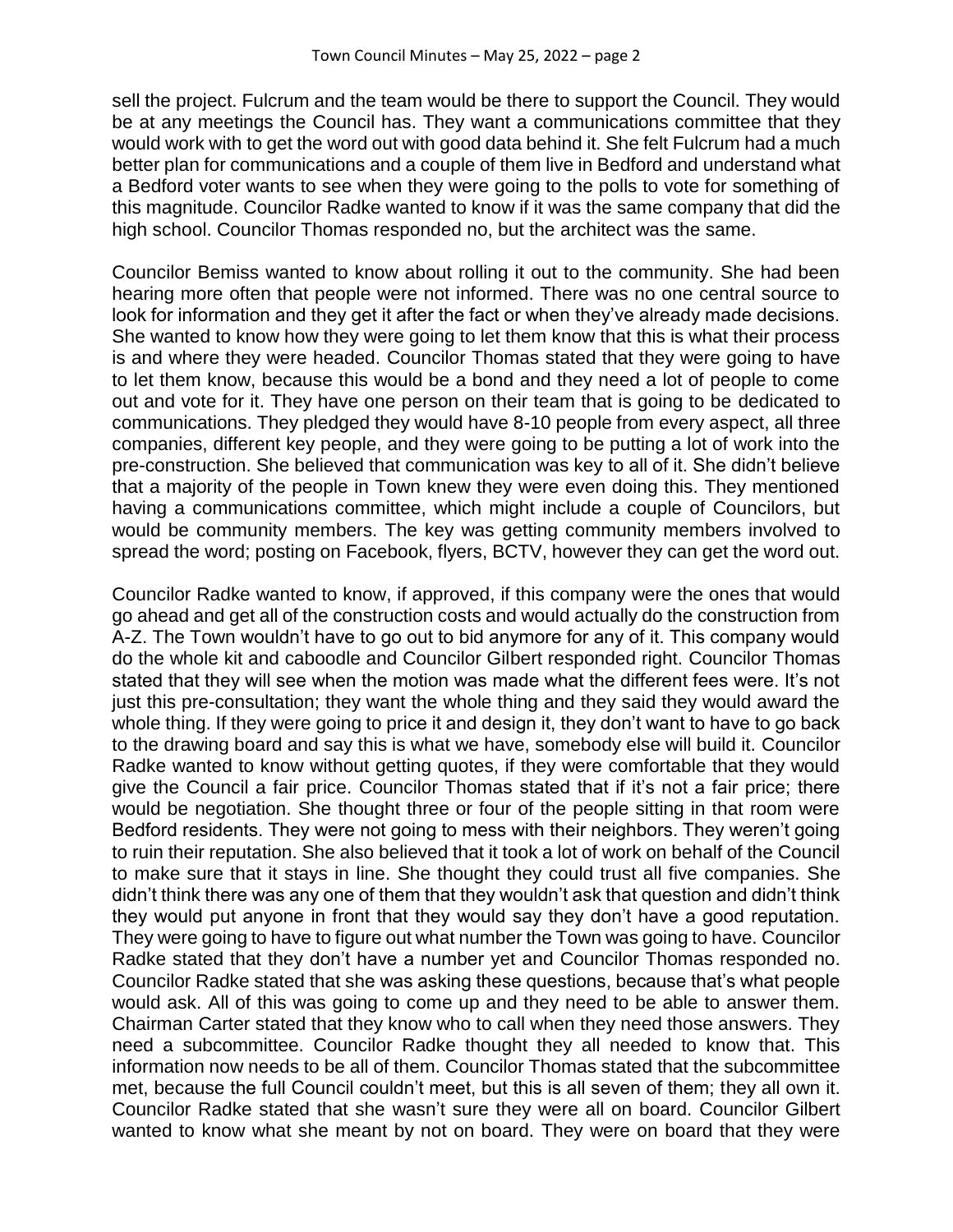going to build the facilities and do those projects. They've already decided. Councilor Radke asked if they were all in agreement about that; that all seven of them were positive. They have two Councilors that weren't there last year they when discussed this. Councilor Greazzo stated that he was on the site committee last cycle, so he's in favor of it. It's something that was necessary. Councilor Bemiss echoed Councilor Greazzo's sentiments and believed it was needed in Town. Councilor Radke stated that she did as well, but wanted to make sure if they were going to fight for this the seven of them need to be picking it up and not anybody against it. Chairman Carter stated that he was firmly behind it. Councilor Greazzo thought if they ever wanted to get accredited they need proper facilities. Chairman Carter stated that it's something that the seven of them need to be on board and out front to make sure that this gets done.

**MOTION by Councilor Gilbert that the Bedford Town Council approve the contract with Fulcrum Associates in the amount of \$89,420 for pre-bond construction services, and post-bond services at 3.5% of direct hard construction costs for construction management and 8.5-11% for architectural and engineering services related to a new Police Station, Fire Substation, and renovations of the Safety Complex and Town Office Building, and authorize the Town Manager to sign the documents. Seconded by Councilor Duschatko.** 

Councilor Greazzo mentioned the 8.5-11% for architectural and engineering services and wanted to know if they could get a fixed number. Mr. Sawyer stated that it's 8.5% for the new construction, 10% for the existing Safety Complex renovations, and it's 11% for the Town Office Building. It's spelled out in the contract.

### **Vote taken – Motion Passed – 7-0.**

- **5. OLD BUSINESS** None
- **6. APPROVAL OF MINUTES**
	- **a. Interview Minutes – May 11, 2022**

**MOTION by Councilor Thomas that the Bedford Town Council approve the minutes of the May 11, 2022 Town Council Interviews. Seconded by Councilor Radke. Vote taken – Motion Passed – 7-0.**

**b. Public Session – May 11, 2022**

**MOTION by Councilor Thomas that the Bedford Town Council approve the minutes of the May 11, 2022 Public Session. Seconded by Councilor Gilbert. Vote taken – Motion Passed – 7-0.**

**c. Non-Public Session – May 11, 2022**

**MOTION by Councilor Thomas that the Bedford Town Council approve the minutes of the May 11, 2022 Non-Public Session. Seconded by Councilor Gilbert. Vote taken – Motion Passed – 7-0.**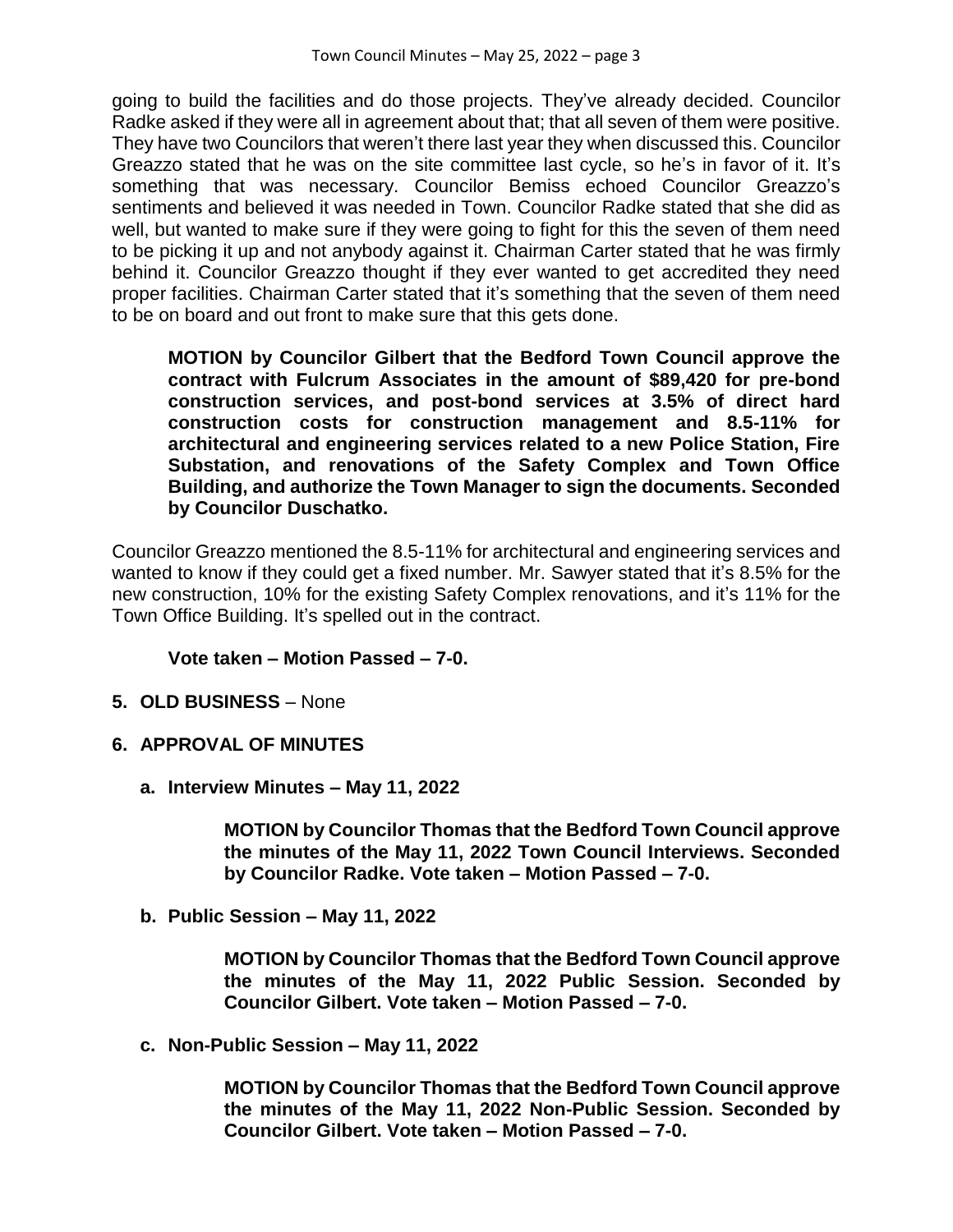## **7. TOWN MANAGER REPORT**

- 1) Tax bills have been mailed with a July  $1<sup>st</sup>$  due date. The first bill of the year is based on the tax rate set in 2021 with property valuation updates made for any changes to the property completed by April 1, 2022.
- 2) Please register your dog(s) prior to June  $1<sup>st</sup>$  in order to avoid any late fees for 2022.
- 3) Bedford Historical Society Annual Clothing Drive runs through May 26<sup>th</sup> and donations can be placed in the U-Haul bin placed in front of the Stevens Buswell Building.
- 4) May 29 Police Department Bicycle Rodeo at the High School, 9:00 11:00 AM.
- 5) The Bedford Memorial Day Parade will be Sunday, May 29, 2022 starting at the High School at 1 PM and traveling down County Road to the McKelvie School. After the parade, the VFW will have a service to honor and remember our fallen service members and the Bedford Men's Club will have refreshments available.
- 6) The last day to make party affiliation changes prior to the September 13, 2022 Primary Election is Tuesday, May 31, 2022. You can check your affiliation through the Secretary of State's website at:<https://www.sos.nh.gov/>
- 7) The filing period for candidacy for the State Primary Election and General Election is June 1-10. All those filing for office must be registered voters by May 31.
- 8) The Bedford Farmers Market opens June 14<sup>th</sup> and continues on Tuesdays from 3-6 PM until October 11<sup>th</sup> at Murphy's Taproom parking lot, 393 Route 101.
- 9) Bedford Memorial Pool is scheduled to open on Father's Day, June 19<sup>th</sup>. Seasonal pool passes are available from the Recreation Department: single \$75, family \$125, and family with baby sitter \$145. Passes are free for those over 60 years of age.
- 10)June 25 Household Hazardous Waste Day, 8:30 AM 3 PM, Highway Garage, 19 Chubbuck Road.
- 11)May 29 Bedford Library Closed for Memorial Day.
- 12)May 30 Bedford Town Offices, Library, Transfer Station, & BCTV Closed for Memorial Day.
- 13)June 4 Bedford High School Graduation, 10 AM.

Mr. Sawyer stated that he had been announcing that there would be a traditional Fire muster on June 25 in celebration of the 100<sup>th</sup> year of the Fire Department, but that has been cancelled. There will be an event at the Fire Station that day for former firefighters and current firefighters.

## **8. COUNCILOR COMMENTS AND COMMITTEE UPDATES**

Councilor Bemiss stated that the composting committee was working hard. Some of them would be at the parade. There would emblems on the street sweepers advertising that they were doing composting. Jeff Foote had purchased four different types of home composting that would be available for viewing at the Transfer Station, so people could learn how to compost in their own backyard.

Councilor Gilbert stated that there was a ZBA meeting on the 27<sup>th</sup> where they approved an after-the-fact variance, approved a request for a special exemption, and denied a request for a variance and that same person withdrew their second request.

Councilor Radke thanked the DPW for inviting her to their luncheon last week in celebration of National DPW week. She wished them luck in their accreditation visit next